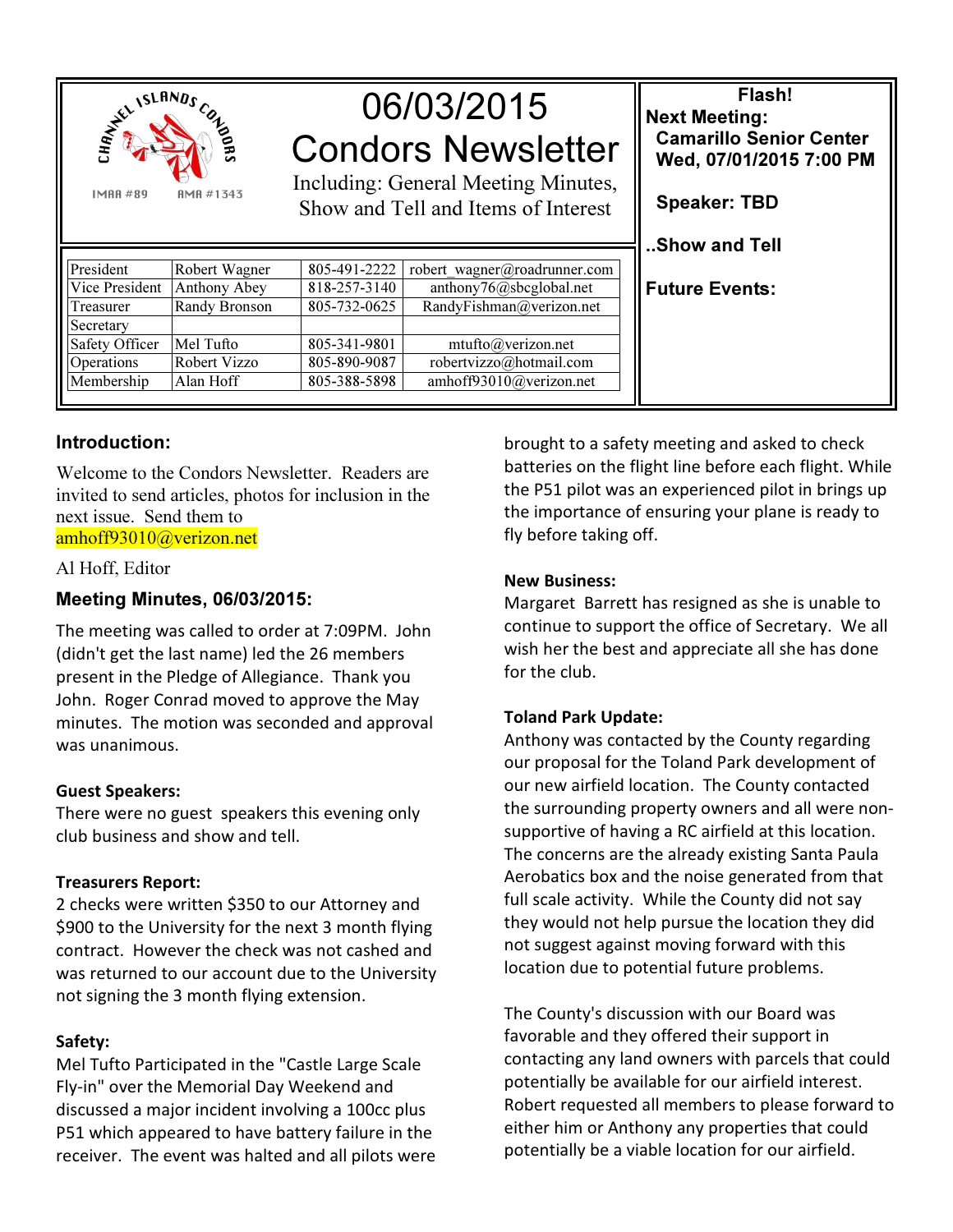Chris Spangenberg had previously relayed a potential location to Anthony of a property that is currently a water shed Property operated by the water district. Anthony has put in a request to the County for looking at the possibility of using that location but has not heard back as of yet.

## University Update:

The University approved at our request however at the last minute the Memorial Weekend for flying Robert signed the contract for that weekend and the \$100 fee for the contract. So the field was opened and used for flying Saturday and Sunday. The contract opened discussions again with the University and Robert took that opportunity to discuss the future flying contract and requested that it be open ended until the University could decide on the future plans of the park area. The idea is that we would have the permission to fly under our previous contract agreement until such time that the University needed to move forward with their project or we find another location to move to.

Robert and Anthony wrote a very nice letter to the University on behalf of the Condor members thanking them for allowing us to fly over the Memorial Day Weekend. Caroline Doll from the University did respond to that letter and thanked us for the kind words and appreciation. The response letter was a nice letter and seemed to open the discussion door for contract extension. As a club we need to think seriously of how we will proceed should the contract talks move forward and a contract is signed.

Below is a summary of club options that were discussed and will be finalized and proposed to club members in the coming weeks for a July meeting vote;

• In an effort to save funds needed for development of a new field as a club do we want to pursue a flying contract with the University or let it go?

- Some negatives are what do we do with our shed equipment etc. If we stored it that would cost money.
- Positive is that we would be saving needed airfield development money for a future home.
- Do we move forward with any contract presented to us by the University and use our funds to pay for that contract?
	- That depletes needed funds shrinking our ability to move forward with a new location.
	- Positive is that we would be flying at our favorite field.
- Do we assess a member fee for any University contract extensions?
	- negatives how do we police additional paid fees and manage that process fairly
	- positive we would be saving valuable funds needed for airfield development and also be flying.

The membership present at this meeting overwhelmingly expressed an interest in assessing some sort of fee rather than depleting the clubs bank account. At the memberships discussion and interests, the Board will draft up options for assessment fees for fly days should that occur.

#### Flying Circus Membership:

Robert Vizzo covered The Flying Circus Membership. Currently they have a cap of 125 members which is full at this time. The Circus members will be discussing at their next meeting regarding some sort of flying days support for Condor members. Robert will keep us informed on that.

#### Events:

Ken Milbrett announced that The Simi Valley Flyers will be hosting a fun fly in honor of their 50th year of operations, June 20th at their field. For more info go to their website.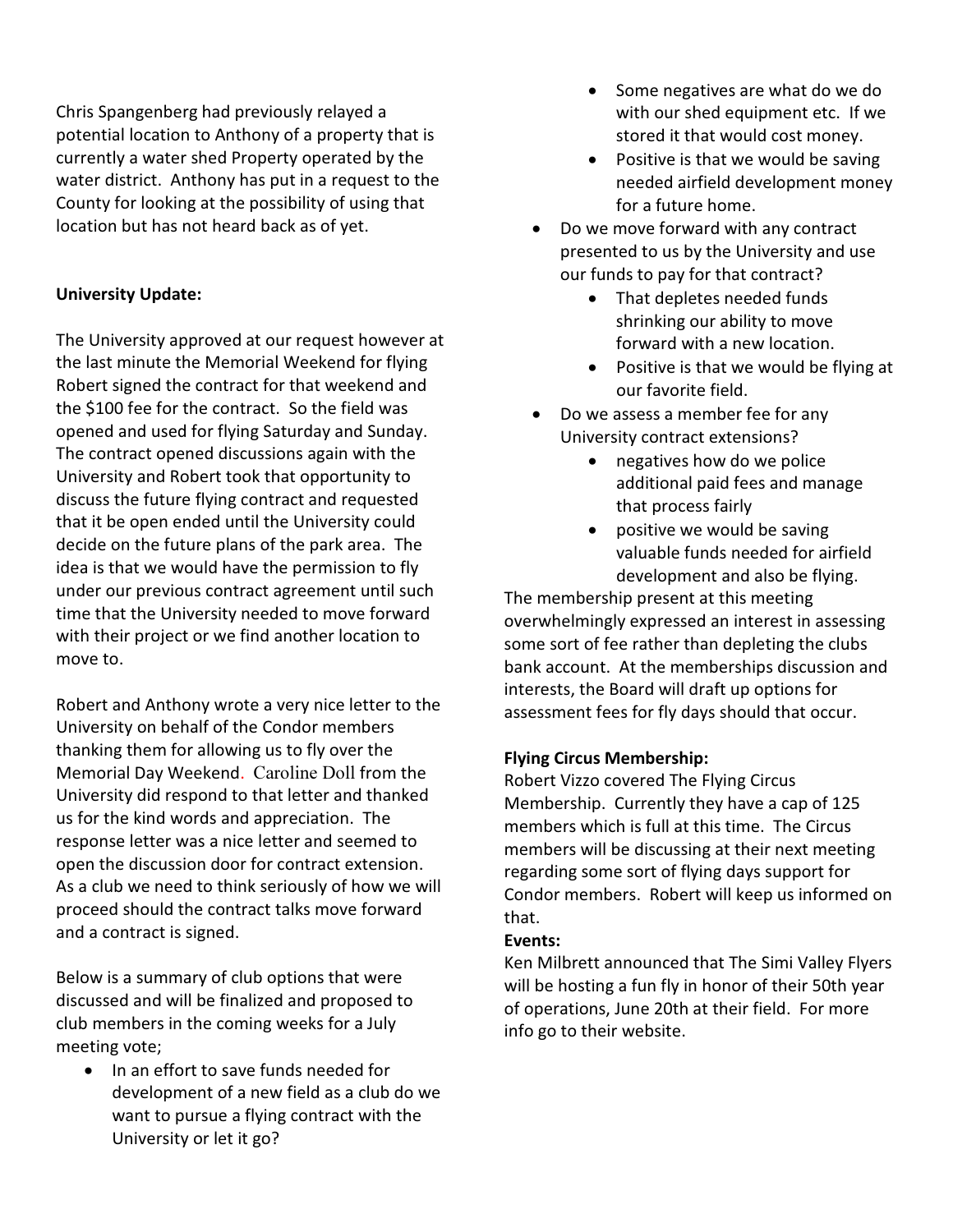## Show and Tell:



Mike Milbrett shared his 84" Wing Ugly Stick scratch built which he has been working on 4 years. Powered by a DLE 35, all high tech servos with 2 piece wing to be covered in Solartex, he is expecting this plane to be a great flyer. Looks awesome Mike.



Chris Spangenberg shared his test jig for shaping and molding leading edge ply for wing configurations. This was very interesting to me so I found myself not taking notes trying to listen to his presentation. A prototype jig was built to resemble a wing section he is currently working on. Then his ply was soaked in a water and ammonia solution overnight then placed and rolled over the jig then pinned in place to dry up. The result was revealed at the meeting and the molding ply looked and fit the wing perfectly. Great Job Chris.



Daryl Bergstrom Shared his home built DLE 20cc muffler and demonstrated the sound difference between the stock muffler and his creation. Pretty interesting and a cool looking piece of metal. This motor muffler combination will be going on his 63" wing span Sopwith Tri Plane. Can't wait to hear it fly. Awesome Daryl.